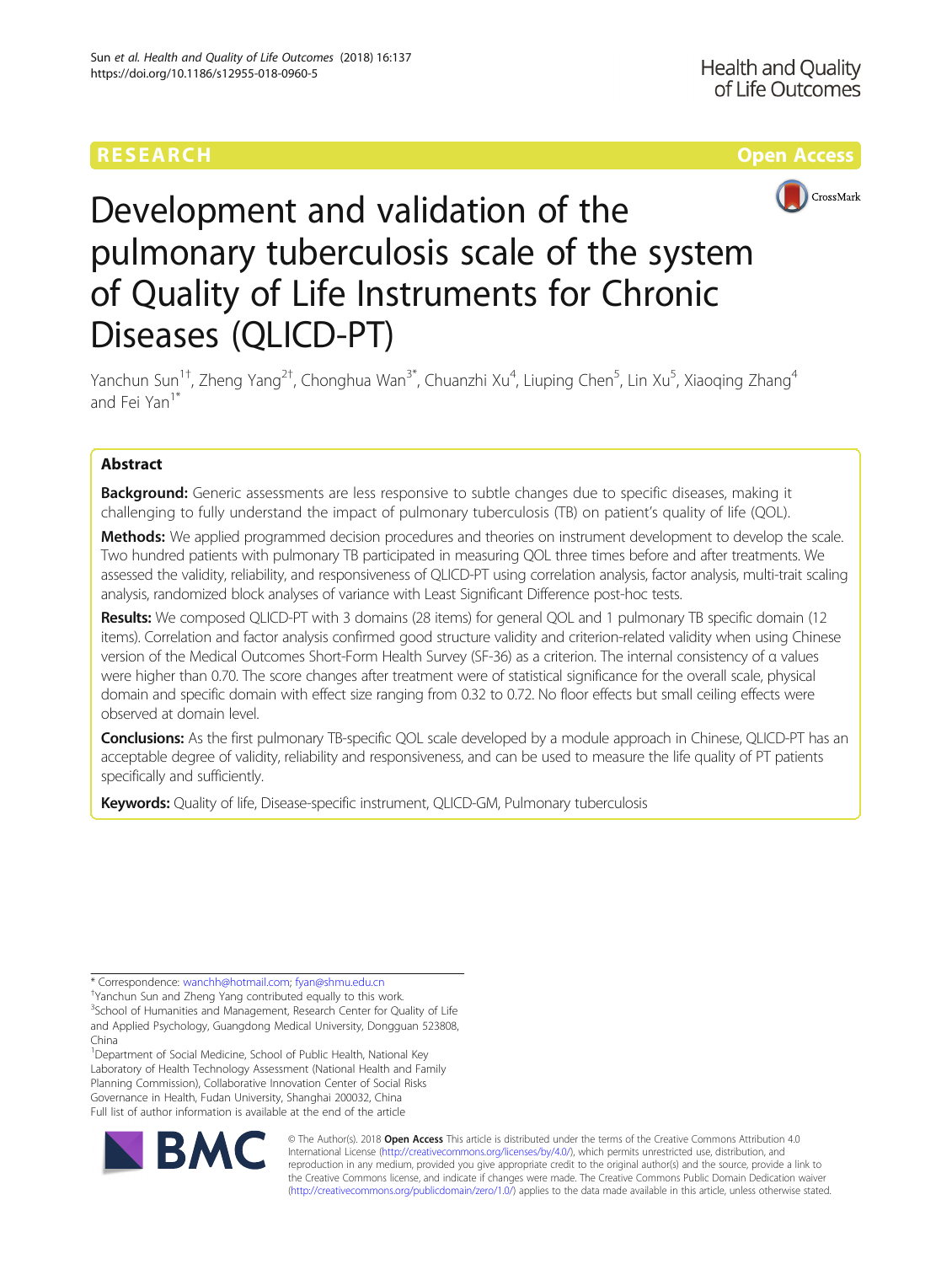# Background

Pulmonary Tuberculosis (TB) is a chronic pulmonary infection caused by Mycobacterium tuberculosis. As a major global public health challenge, TB remained one of the top 10 causes of deaths worldwide, leading to more deaths than HIV/AIDS did [\[1](#page-9-0)]. According to World Health Organization, around 9.6 million people were diagnosed with TB in 2014, 1.2 million died from the disease [[2](#page-9-0)]. With almost one million new cases in 2015, approximately 10% of the global incident cases, TB continues to be a major public health problem in China, and making China the third among the high TB burden countries [[3\]](#page-9-0).

Compared with the general population, patients with TB reported more deficits in their physical and mental well-being. TB patients are facing various formats of social rejections and isolations because TB has been stigmatized as a source of infection for the healthy individuals [[4](#page-9-0)–[6\]](#page-9-0), which may lead to work absenteeism, and in turn, substantial amounts of loss of productivity, and reduced monthly income. Stigmatization and negative emotions resulting from the illness could result in a long-term impairment of patient's psychosocial well-being [[7\]](#page-9-0). Emerging evidence also suggest that psychosocial burden amongst TB patients, after microbiological cure, may have a greater impact on health-related quality of life (HRQOL) than clinical symptoms [[5,](#page-9-0) [8](#page-9-0)], and QOL of TB patients has been substantially compromised [\[7](#page-9-0)–[9\]](#page-9-0).

The term quality of life (QOL) and HRQOL have been created to pivot a collection of health outcome research over the past decades. The term HRQOL is often used to indicate QOL from the perspective of health care or medical services people experience [[10](#page-9-0)], hence, in this study, the term of QOL and HRQOL are interchangeable. QOL instruments are usually classified as being either generic or disease-specific. Generic measures can be used in almost any population, irrespective of the underlying condition or disorder. Since generic measures apply to a wide variety of populations, they allow for broad comparisons of relative impact of various diseases or interventions on QOL [[11](#page-9-0), [12](#page-9-0)]. However, generic assessments are less responsive to subtle changes due to specific diseases or in specific population. The disease-specific instruments have the advantage for assessing domains relevant to specific diseases and sensitive to capture small changes [[11](#page-9-0), [12\]](#page-9-0). However, to the best of our knowledge, one study has been published to assess QOL for patients with TB [\[13\]](#page-9-0), making it challenging to fully understand the impact of TB on patient's QOL. Therefore, it is urgent to develop a tuberculosis-specific QOL scale under the Chinese culture context.

The Chinese QOL instruments, i.e. Quality of Life Instruments for Chronic Diseases (QLICD), were developed, including both a generic module (QLICD-GM) [\[14](#page-9-0)], and various modified modules for specific diseases. Instruments have been developed and validated for coronary heart disease (QLICD-CHD) [\[15](#page-9-0)], irritable bowel syndrome (QLIC-D-IBS) [\[16\]](#page-9-0) and for hypertension (QLICD-HY) [\[17\]](#page-9-0) but not pulmonary TB, the leading causes of mortality and morbidity of infectious diseases among Chinese. Therefore, we made effort to make the missing piece of the puzzle and develop a set of QLICD, specifically for the Pulmonary TB (QLICD-PT). The aim of this paper was to describe the development and validation processes of QLICD-PT.

# Methods

# Development of the QLICD-PT

# General principles and steps of developing QLICD-PT

In principle, our effort to develop QLICD-PT followed the general steps described in detail elsewhere for QLICD-GM [[14\]](#page-9-0). In brief, the QLICD-PT was created from two sub-modules, i.e., modified QLICD-GM (very left column of the Fig. [1\)](#page-2-0) and newly created pulmonary TB specific module (very right column of the Fig. [1\)](#page-2-0). We approached both modified QLICD-GM and pulmonary TB specific module by two mutually independent group efforts. The nominal group consisted of 16 individuals including six physicians, two nurses, one medical educator, and seven teachers/researchers (two in QOL/medical statistics, one in epidemiology, two in sociology, two in psychology), and were created to make suggestions about what items should be included. The focus group with 10 experts including four physicians, one medical educator, and five teachers/ researchers (two in QOL/medical statistics, one in epidemiology, one in sociology, one in psychology) were formed to use programmed decision method to present the conceptual framework and select items proposed by nominal group. Overall, the nominal group was responsible for item presentation, whereas the focus group dealt with item selection and organization. During the process of item selection, we applied not only qualitative analysis such as group discussion, in-depth interviews, pilot tests and pretests, but also quantitative statistical methods of variation analysis, correlation analysis, factor analysis and cluster analysis procedures.

# Modifying QLICD-GM

Slight modification was made to simplify the original version of QLICD-GM [[14\]](#page-9-0). For example, sexual function was an independent facet in original QLICD-GM but included as part of the physiological functions in modified QLICD-GM. Modified QLICD-GM consists of 28 items, classified into three domains and nine facets. Physical domain (PHD) includes 9 items (coded GPH1-GPH9) grouped into three facets: Basic Physiological Functions (BPF), Energy and Discomfort (EAD), and Independence (IND). Psychological domain (PSD) contains of 11 items (coded GPS1-GPS11), divided into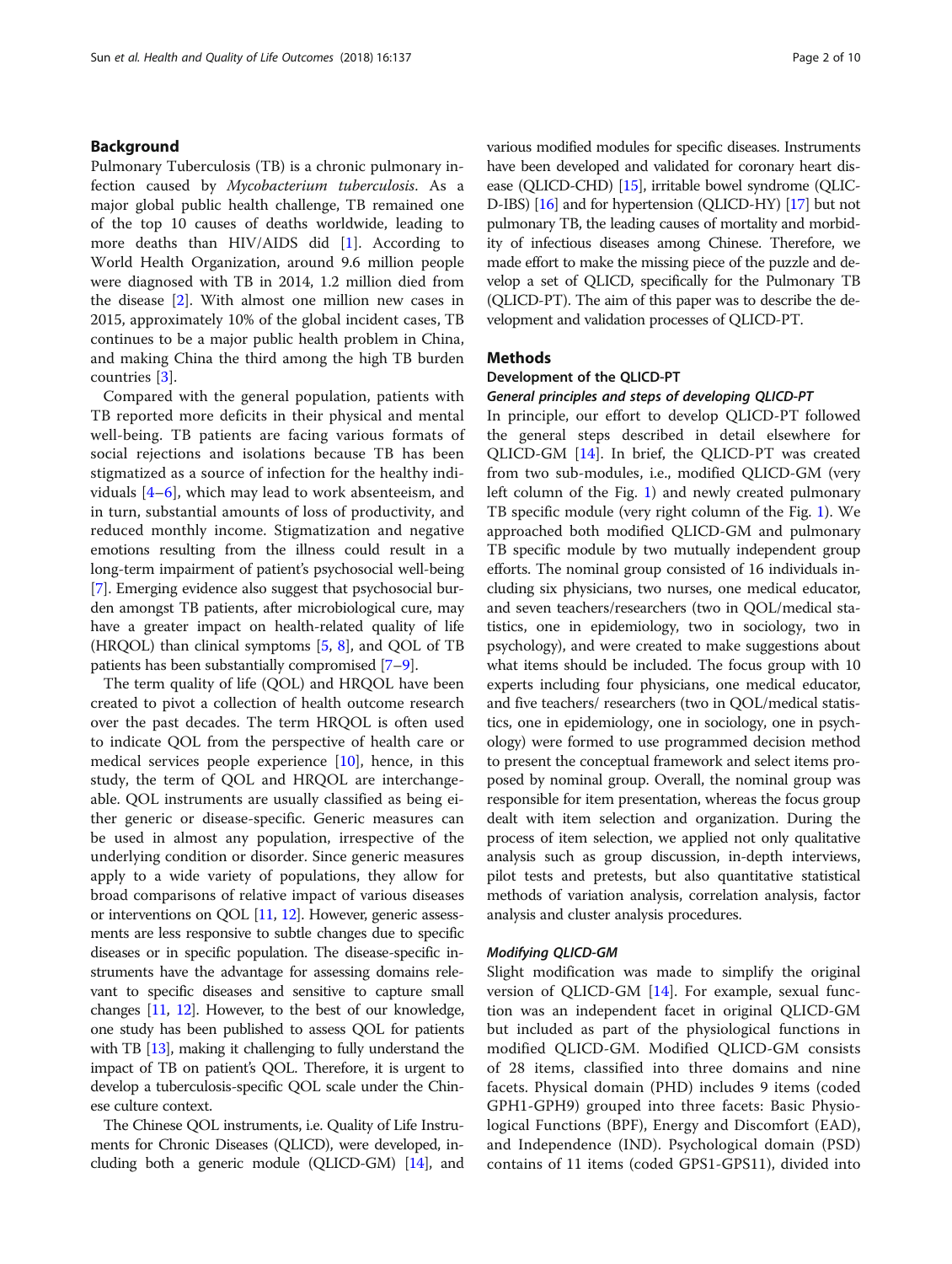<span id="page-2-0"></span>

three facets: Cognition (COG), Will and Personality (WIP), and Emotion (EMO). Social domain (SOD) comprises 8 items (coded GSO1-GSO8), categorized into three facets: Interpersonal Communication (INC), Social Support and Security (SSS), and Social Role (SOR) (Table 1).

# Creating pulmonary TB specific module

Using similar procedure described above, we selected 21 items as the item pool of pulmonary TB specific module based on literature reviews, nominal/focus group discussion and patient interviews. A total of 4 facets with 12 items (coded PT1-PT12) made the way to the final module,

Table 1 The construct and scoring method of the quality of life instrument QLICD-PT

| Domains/facets                    | Number         | Range      | Scoring method                             |                          |  |  |  |  |
|-----------------------------------|----------------|------------|--------------------------------------------|--------------------------|--|--|--|--|
|                                   | of items       | scores     | Raw score                                  | Standardized score       |  |  |  |  |
| Physical domain (PHD)             | 9              | $9 - 45$   | $BPF + IND + EAD$                          | $(RS-9) \times 100/36$   |  |  |  |  |
| Basic physiologic functions (BPF) | $\overline{4}$ | $4 - 20$   | $GPH1 + GPH2 + GPH3 + GPH4$                | $(RS-4) \times 100/16$   |  |  |  |  |
| Independence (IND)                | 3              | $3 - 15$   | $GPH6 + GPH7 + GPH8$                       | $(RS-3) \times 100/12$   |  |  |  |  |
| Energy and discomfort (EAD)       | 2              | $2 - 10$   | GPH5 + GPH9                                | $(RS-2) \times 100/8$    |  |  |  |  |
| Psychological domain (PSD)        | 11             | $11 - 55$  | $COG+EMO + WIP$                            | $(RS-11) \times 100/44$  |  |  |  |  |
| Cognition (COG)                   | 2              | $2 - 10$   | $GPS1 + GPS2 +$                            | $(RS-2) \times 100/8$    |  |  |  |  |
| Emotion (EMO)                     | 7              | $7 - 35$   | GPS3 + GPS4 + GPS5 + GPS6GPS7+ GPS8 + GPS9 | $(RS-7) \times 100/28$   |  |  |  |  |
| Will and personality (WIP)        | 2              | $2 - 10$   | GPS10+ GPS11                               | $(RS-2) \times 100/8$    |  |  |  |  |
| Social domain (SOD)               | 8              | $8 - 40$   | $INC + SSS + SOR$                          | $(RS-8) \times 100/32$   |  |  |  |  |
| Interpersonal communication (INC) | 3              | $3 - 15$   | $GSO1 + GSO2 + GSO3$                       | $(RS-3) \times 100/12$   |  |  |  |  |
| Social support and security (SSS) | 3              | $3 - 15$   | $GSO4 + GSO5 + GSO6$                       | $(RS-3) \times 100/12$   |  |  |  |  |
| Social role (SOR)                 | 2              | $2 - 10$   | $GSO7 + GSO8$                              | $(RS-2) \times 100/8$    |  |  |  |  |
| Sub-total (QLICD-GM)              | 28             | $28 - 140$ | $PHD + PSD + SOD$                          | $(RS-28) \times 100/112$ |  |  |  |  |
| TB Specific domain (SPD)          | 12             | $12 - 60$  | $RES + COS + DSE + SPM$                    | $(RS-12) \times 100/48$  |  |  |  |  |
| Respiratory symptom (RES)         | 6              | $6 - 30$   | $PT1 + PT2 + PT3 + PT4 + PT5 + PT6$        | $(RS-6) \times 100/24$   |  |  |  |  |
| Constitutional symptom (COS)      | 3              | $3 - 15$   | $PT7 + PT8 + PT12$                         | $(RS-3) \times 100/12$   |  |  |  |  |
| Drug side-effects (DSE)           |                | $1 - 5$    | PT <sub>9</sub>                            | $(RS-1) \times 100/4$    |  |  |  |  |
| Special mention (SPM)             | 2              | $2 - 10$   | $PT10 + PT11$                              | $(RS-2) \times 100/8$    |  |  |  |  |
| Total (TOT)                       | 40             | $40 - 200$ | PHD + PSD + SOD+SPD                        | $(RS-40) \times 100/160$ |  |  |  |  |

RS raw score, SS standardized score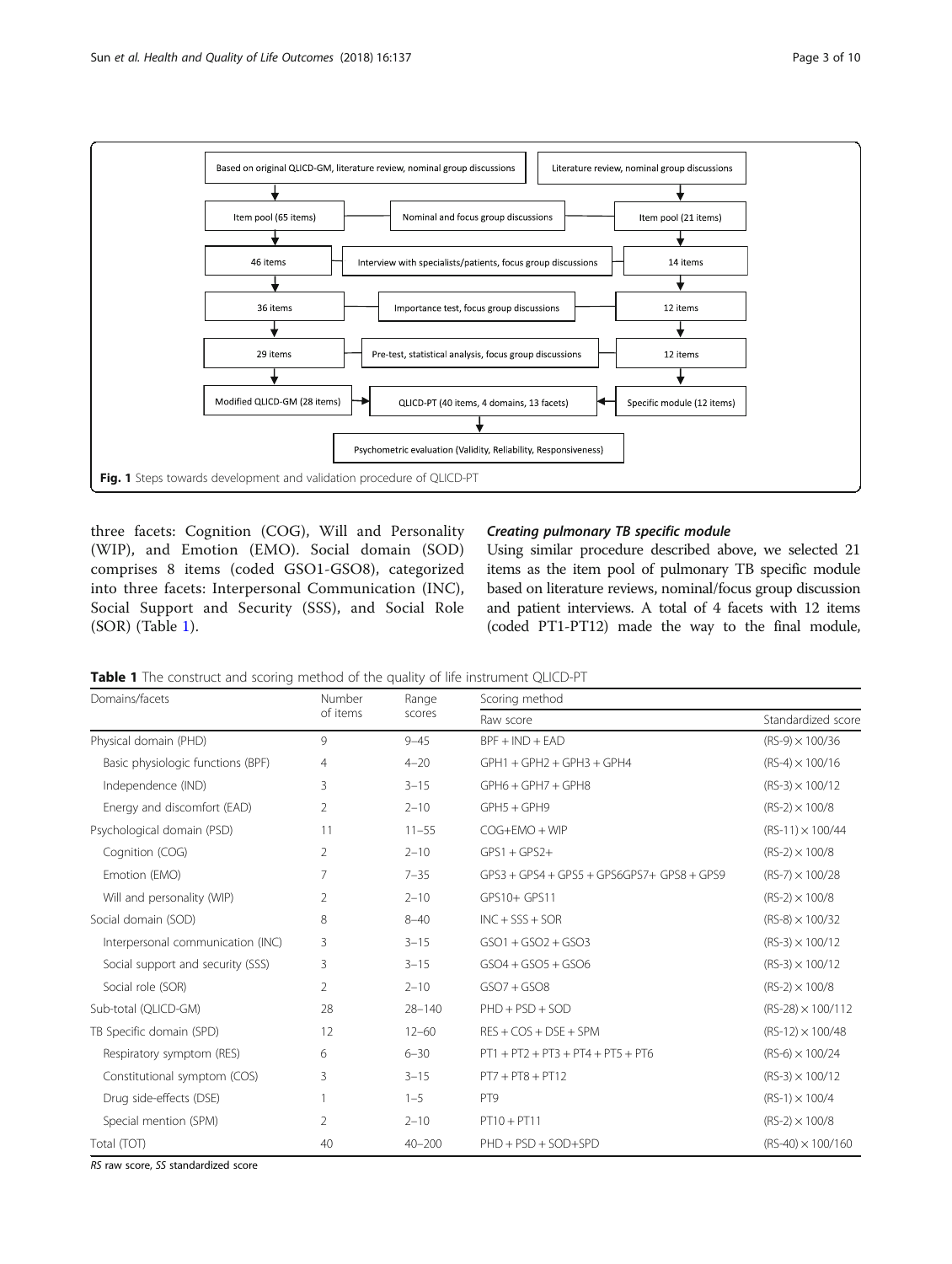covering Respiratory Symptom (RES), Constitutional Symptom (COS), Drug Side-effects (DSE) and Special Mention (SPM) to pulmonary TB (see Table [1](#page-2-0)).

# Validation of the QLICD-PT Data collection and scoring

The QLICD-PT, combining both modified QLICD-GM and pulmonary TB specific facets, was used to evaluate patients with pulmonary TB in a field survey for assessing the psychometric properties. The survey was carried out in ten Disease Control and Prevention Centers selected in Yunnan Province, China. The study population was limited to patients with pulmonary TB who were able to read and understand the questionnaire. The participating investigators included doctors, nurses, and medical postgraduates. The investigators explained the purpose and the scale to the patients and obtained informed consent from patients who agreed to participate in the study. The study protocol and informed consent form were approved by the Institutional Review Board of the investigators' institutions. Each respondent ( $n = 200$ ) completed the questionnaire before receiving treatment as the 1st wave of assessment. After 2 months of treatment, respondents ( $n = 198$ ) participated in the 2nd wave of assessment, and after 6 months of treatment, a total of 175 respondents participated in the 3rd wave of assessment to evaluate responsiveness.

Due to lack of an agreed-upon gold standard for assessing QOL of pulmonary TB, and convergent and discriminant validity of QLICD-PT, we used the Chinese version of the Medical Outcomes Study 36-Item Short-Form Health Survey (SF-36) [\[18\]](#page-9-0), one of the commonly used generic QOL scales to collect data for assessing the criterion-related validity of QLICD-PT. SF-36 included eight subscales: Physical Function (PF), Role-Physical (RP), Bodily Pain (BP), General Health (GH), Vitality (VT), Social Function (SF), Role-Emotional (RE), and Mental Health (MH).

# Analytic steps and indicators used to measure the validity

Each item of QLICD-PT is rated in a five-level Likert scoring system, namely, not at all, a little bit, somewhat, quite a bit, and very much. The positively stated items were scored from one to five, while the negatively stated items were scored from five to one. By adding together within the domain/facet item scores, we obtained the raw scores by items, facets, and domains. The overall score of the scale is the sum of all domain scores. For the purpose of comparison, all the domain scores were linearly converted into a standardized score (SS) ranging from 0 to 100 using the following equation:  $SS = (RS Min) \times 100/R$ , where RS, Min, and R represent the raw score, minimum score, and range of scores, respectively (see Table [1](#page-2-0) for details). We assessed the validity of QLICD-PT from perspective of validity (construct validity, content validity), reliability (internal consistency), and re-sponsiveness as recommended [[13](#page-9-0)].

# Construct validity

We calculated Pearson's correlation coefficient between the similar domains of QLICD-PT and SF-36 to assess convergent validity, one aspect of construct validity. Multi-trait scaling analysis [\[19](#page-9-0)] was applied to test item convergent and discriminant validity with the following two criteria: convergent validity is supported when the item-domain/facet correlation is 0.40 or above; and discriminant validity is showed when the item-domain/facet correlation is higher than that of other domains/facets. We performed factor analysis with Varimax Rotation to examine the coincidence between components extracted from data and theoretical construct of the instrument, and confirm the construct validity.

# Content validity

The floor and ceiling effects are characterized by scores being concentrated on the lowest and highest sides of the overall distribution, respectively. If floor and ceiling effects are present, it is likely that extreme items are missing in the lower or upper end of the scale, indicating limited content validity. As a result, patients with the lowest or highest score can't be distinguished from each other, thus reliability is reduced [\[20\]](#page-9-0). The floor and ceiling effects of each domain/facet were evaluated. Floor and ceiling effects were defined to be present if more than 15% of the patients reported the minimum or maximum possible score [[20\]](#page-9-0).

# Internal consistency (reliability)

Cronbach's alpha coefficient is common practice in scale development to evaluate the internal consistency of reliability. A score between 0.70 and 0.95 has been suggested as evidence of adequate internal consistency [\[19](#page-9-0)]. To assess internal consistency, Cronbach's alpha coefficient was calculated separately for each domain/facet.

#### Responsiveness

Responsiveness has been defined as the ability of a questionnaire to detect clinically important changes over time [[20\]](#page-9-0). We measured the responsiveness by comparing the mean difference of the pre- and post- treatment assessments. Testing with randomized block analyses of variance and Least Significant Difference post-hoc tests. The standardized response mean (SRM), the measurement of effect size, was also used to proxy the responsiveness, and the values of 0.20, 0.50, and 0.80 representing small, moderate, and large effect, respectively [\[21\]](#page-9-0) .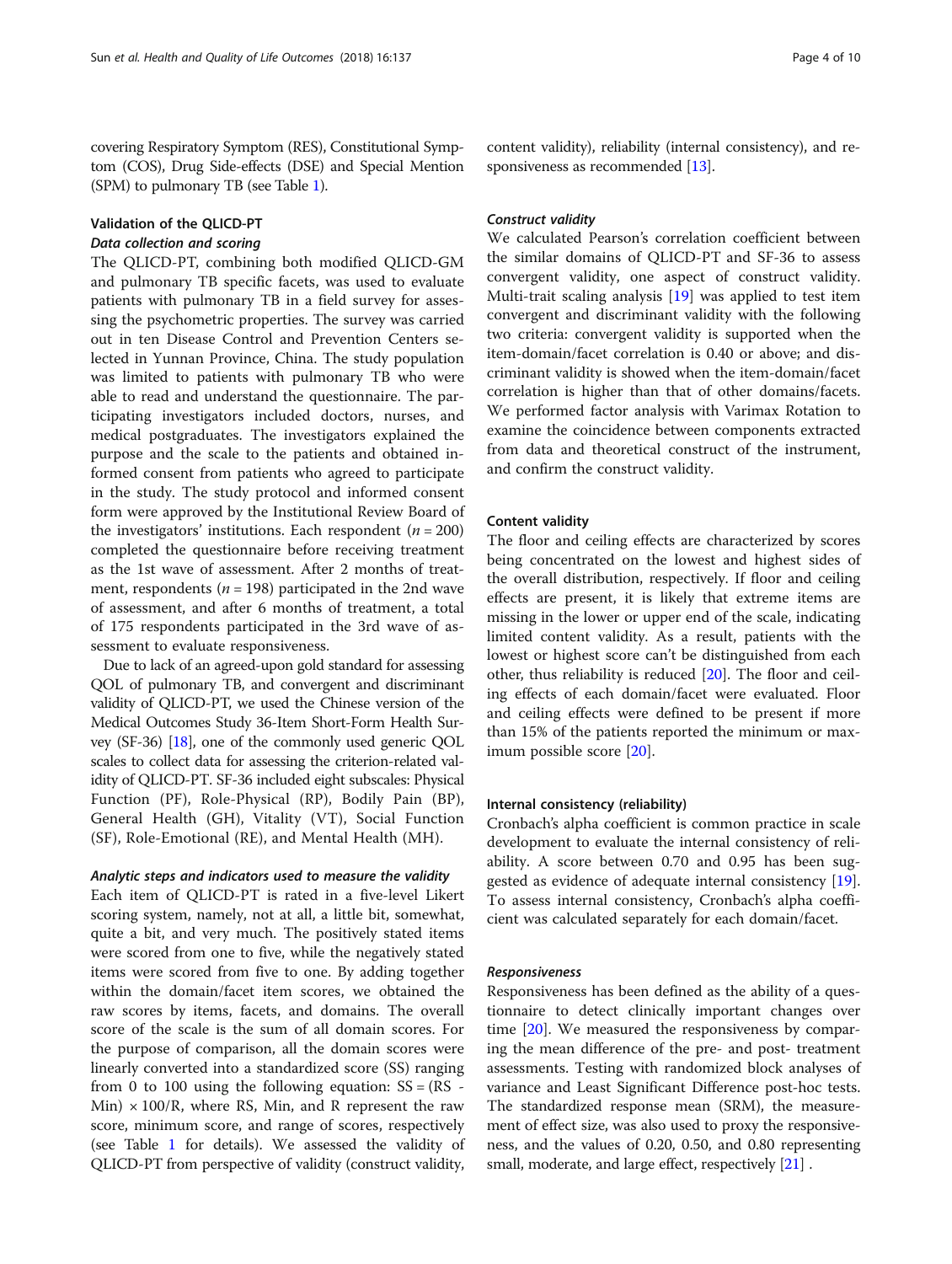| Item             |            | Physical domain |         | PHD     |         | Psychological domain |            | PSD           |            | Social domain |         | SOD     |            | Specific domain |            |         | SPD     |
|------------------|------------|-----------------|---------|---------|---------|----------------------|------------|---------------|------------|---------------|---------|---------|------------|-----------------|------------|---------|---------|
|                  | <b>BPF</b> | <b>IND</b>      | EAD     |         | COG     | <b>EMO</b>           | <b>WIP</b> |               | <b>INC</b> | SSS           | SOR     |         | <b>RES</b> | COS             | <b>DSE</b> | SPM     |         |
| GPH1             | 0.69       | 0.33            | 0.33    | 0.57    | 0.31    | 0.30                 | 0.25       | 0.34          | 0.24       | 0.17          | 0.36    | 0.31    | 0.26       | 0.12            | 0.21       | 0.12    | 0.47    |
| GPH <sub>2</sub> | 0.68       | 0.25            | 0.23    | 0.49    | 0.30    | 0.20                 | 0.24       | 0.27          | 0.31       | 0.16          | 0.24    | 0.30    | 0.21       | 0.09            | 0.06       | 0.07    | 0.19    |
| GPH3             | 0.56       | 0.21            | 0.38    | 0.47    | 0.38    | 0.28                 | 0.25       | 0.34          | 0.18       | 0.19          | 0.23    | 0.25    | 0.16       | 0.07            | 0.17       | 0.21    | 0.21    |
| GPH4             | 0.63       | 0.25            | 0.14    | 0.44    | 0.26    | 0.23                 | 0.25       | 0.28          | 0.38       | 0.21          | 0.21    | 0.33    | 0.13       | 0.12            | 0.05       | 0.08    | 0.15    |
| GPH5             | 0.35       | 0.36            | 0.81    | 0.60    | 0.41    | 0.40                 | 0.27       | 0.44          | 0.20       | 0.35          | 0.36    | 0.38    | 0.35       | 0.15            | 0.19       | 0.21    | 0.36    |
| GPH6             | 0.37       | 0.89            | 0.28    | 0.71    | 0.45    | 0.27                 | 0.35       | 0.38          | 0.45       | 0.40          | 0.36    | 0.50    | 0.17       | 0.21            | 0.25       | 0.03    | 0.21    |
| GPH7             | 0.36       | 0.85            | 0.47    | 0.75    | 0.55    | 0.27                 | 0.32       | 0.39          | 0.29       | 0.40          | 0.44    | 0.47    | 0.28       | 0.28            | 0.27       | 0.07    | 0.32    |
| GPH8             | 0.32       | 0.90            | 0.36    | 0.72    | 0.45    | 0.30                 | 0.40       | 0.40          | 0.40       | 0.37          | 0.39    | 0.48    | 0.12       | 0.17            | 0.24       | 0.02    | 0.17    |
| GPH9             | 0.37       | 0.35            | 0.83    | 0.61    | 0.44    | 0.52                 | 0.30       | 0.53          | 0.17       | 0.26          | 0.36    | 0.32    | 0.38       | 0.16            | 0.22       | 0.19    | 0.38    |
| GPS1             | 0.43       | 0.57            | 0.35    | 0.59    | 0.82    | 0.31                 | 0.49       | 0.53          | 0.38       | 0.41          | 0.42    | 0.50    | 0.27       | 0.32            | 0.29       | 0.10    | 0.34    |
| GPS2             | 0.40       | 0.37            | 0.51    | 0.53    | 0.84    | 0.48                 | 0.40       | 0.63          | 0.25       | 0.29          | 0.43    | 0.40    | 0.26       | 0.12            | 0.25       | 0.22    | 0.30    |
| GPS3             | 0.25       | 0.13            | 0.16    | 0.22    | 0.16    | 0.23                 | 0.16       | 0.24          | 0.27       | 0.10          | 0.14    | 0.21    | 0.00       | $-0.03$         | $-0.06$    | $-0.07$ | $-0.03$ |
| GPS4             | 0.17       | 0.06            | 0.32    | 0.21    | 0.26    | 0.57                 | 0.35       | 0.54          | 0.02       | 0.11          | 0.22    | 0.14    | 0.19       | 0.13            | 0.25       | 0.26    | 0.27    |
| GPS5             | 0.28       | 0.31            | 0.36    | 0.40    | 0.41    | 0.63                 | 0.36       | 0.62          | 0.15       | 0.31          | 0.38    | 0.34    | 0.24       | 0.18            | 0.25       | 0.27    | 0.33    |
| GPS6             | 0.24       | 0.19            | 0.37    | 0.32    | 0.25    | 0.69                 | 0.30       | 0.61          | 0.10       | 0.14          | 0.33    | 0.23    | 0.32       | 0.22            | 0.21       | 0.44    | 0.43    |
| GPS7             | 0.28       | 0.26            | 0.45    | 0.40    | 0.36    | 0.76                 | 0.50       | 0.73          | 0.27       | 0.33          | 0.39    | 0.41    | 0.29       | 0.23            | 0.27       | 0.26    | 0.37    |
| GPS8             | 0.34       | 0.26            | 0.45    | 0.43    | 0.40    | 0.78                 | 0.54       | 0.76          | 0.34       | 0.24          | 0.37    | 0.39    | 0.34       | 0.25            | 0.31       | 0.28    | 0.42    |
| GPS9             | 0.22       | 0.18            | 0.35    | 0.30    | 0.25    | 0.71                 | 0.46       | 0.65          | 0.26       | 0.27          | 0.41    | 0.39    | 0.23       | 0.16            | 0.27       | 0.22    | 0.30    |
| GPS10            | 0.27       | 0.41            | 0.22    | 0.40    | 0.39    | 0.33                 | 0.75       | 0.49          | 0.48       | 0.47          | 0.37    | 0.55    | 0.19       | 0.15            | 0.23       | 0.11    | 0.23    |
| GPS11            | 0.31       | 0.19            | 0.29    | 0.32    | 0.41    | 0.58                 | 0.74       | 0.67          | 0.13       | 0.26          | 0.38    | 0.31    | 0.26       | 0.08            | 0.21       | 0.14    | 0.27    |
| GSO1             | 0.34       | 0.43            | 0.22    | 0.44    | 0.44    | 0.30                 | 0.43       | 0.41          | 0.78       | 0.46          | 0.45    | 0.70    | 0.17       | 0.21            | 0.27       | 0.29    | 0.29    |
| GSO <sub>2</sub> | 0.33       | 0.24            | 0.15    | 0.31    | 0.19    | 0.18                 | 0.20       | 0.22          | 0.76       | 0.25          | 0.25    | 0.52    | 0.08       | 0.15            | 0.09       | $-0.05$ | 0.09    |
| GSO <sub>3</sub> | 0.31       | 0.24            | 0.13    | 0.30    | 0.16    | 0.21                 | 0.27       | 0.25          | 0.76       | 0.30          | 0.19    | 0.52    | 0.07       | 0.12            | 0.11       | 0.08    | 0.12    |
| GSO4             | 0.18       | 0.38            | 0.19    | 0.33    | 0.28    | 0.17                 | 0.39       | 0.27          | 0.42       | 0.66          | 0.31    | 0.59    | 0.07       | 0.08            | 0.09       | $-0.06$ | 0.07    |
| GSO <sub>5</sub> | 0.22       | 0.31            | 0.20    | 0.32    | 0.26    | 0.18                 | 0.39       | 0.27          | 0.44       | 0.78          | 0.37    | 0.67    | 0.10       | 0.04            | 0.06       | 0.13    | 0.12    |
| GSO6             | 0.20       | 0.25            | 0.35    | 0.33    | 0.33    | 0.33                 | 0.25       | 0.37          | 0.13       | 0.62          | 0.39    | 0.48    | 0.23       | 0.22            | 0.20       | 0.28    | 0.32    |
| GSO7             | 0.32       | 0.25            | 0.36    | 0.38    | 0.36    | 0.52                 | 0.39       | 0.53          | 0.22       | 0.33          | 0.81    | 0.55    | 0.24       | 0.25            | 0.32       | 0.39    | 0.38    |
| GSO8             | 0.30       | 0.48            | 0.28    | 0.47    | 0.43    | 0.25                 | 0.38       | 0.36          | 0.45       | 0.50          | 0.72    | 0.68    | 0.12       | 0.17            | 0.21       | $-0.05$ | 0.14    |
| PT <sub>1</sub>  | 0.17       | 0.10            | 0.26    | 0.21    | 0.16    | 0.20                 | 0.13       | 0.20          | 0.06       | 0.06          | 0.14    | 0.10    | 0.72       | 0.26            | 0.10       | 0.17    | 0.61    |
| PT <sub>2</sub>  | 0.20       | 0.07            | 0.23    | 0.20    | 0.16    | 0.14                 | 0.12       | 0.17          | 0.02       | 0.04          | 0.11    | 0.07    | 0.73       | 0.28            | 0.21       | 0.13    | 0.63    |
| PT3              | 0.28       | 0.21            | 0.44    | 0.37    | 0.35    | 0.36                 | 0.32       | 0.40          | 0.15       | 0.16          | 0.20    | 0.21    | 0.82       | 0.22            | 0.44       | 0.35    | 0.77    |
| PT4              | 0.23       | 0.08            | 0.37    | 0.26    | 0.23    | 0.34                 | 0.30       | 0.35          | 0.12       | 0.18          | 0.19    | 0.20    | 0.75       | 0.28            | 0.29       | 0.25    | 0.69    |
| PT5              | 0.06       | 0.19            | 0.16    | 0.18    | 0.16    | 0.22                 | 0.09       | 0.21          | 0.17       | 0.17          | 0.13    | 0.19    | 0.54       | 0.24            | 0.26       | 0.08    | 0.48    |
| PT6              | 0.31       | 0.37            | 0.43    | 0.46    | 0.32    | 0.35                 | 0.32       | 0.39          | 0.15       | 0.30          | 0.28    | 0.30    | 0.68       | 0.22            | 0.34       | 0.20    | 0.62    |
| PT7              | 0.27       | 0.38            | 0.34    | 0.42    | 0.35    | 0.35                 | 0.23       | 0.38          | 0.30       | 0.28          | 0.42    | 0.41    | 0.39       | 0.80            | 0.33       | 0.25    | 0.60    |
| PT8              | 0.15       | 0.23            | 0.24    | 0.26    | 0.27    | 0.27                 | 0.17       | 0.29          | 0.19       | 0.19          | 0.27    | 0.27    | 0.39       | 0.85            | 0.29       | 0.19    | 0.59    |
| PT9              | 0.20       | 0.29            | 0.25    | 0.32    | 0.32    | 0.35                 | 0.30       | 0.39          | 0.23       | 0.18          | 0.35    | 0.31    | 0.38       | 0.27            | 1.00       | 0.26    | 0.54    |
| PT10             | 0.11       | 0.06            | 0.21    | 0.15    | 0.16    | 0.30                 | 0.06       | 0.26          | 0.12       | 0.13          | 0.17    | 0.17    | 0.28       | 0.24            | 0.30       | 0.87    | 0.55    |
| PT11             | 0.24       | 0.02            | 0.21    | 0.18    | 0.18    | 0.37                 | 0.23       | 0.35          | 0.18       | 0.22          | 0.26    | 0.27    | 0.20       | 0.09            | 0.14       | 0.84    | 0.42    |
| PT12             | $-0.20$    | $-0.21$         | $-0.34$ | $-0.30$ | $-0.22$ | $-0.21$              | $-0.17$    | $-0.24 -0.14$ |            | $-0.21$       | $-0.26$ | $-0.25$ | $-0.21$    | 0.15            | $-0.19$    | $-0.12$ | $-0.16$ |

<span id="page-4-0"></span>**Table 2** Correlation coefficients r among items and domains/facets of QLICD-PT ( $n = 200$ )

The numbers in bold are aimed to show strong correlations between items and their own domains/facets easily

PHD physical domain, BPF basic physiological functions, IND independence, EAD energy and discomfort, PSD psychological domain, COG cognition, EMO emotion, WIP will and personality, SOD social domain, INC interpersonal communication, SSS social support and security, SOR social role, SPD specific domain, RES respiratory symptoms, COS constitutional symptom, DSE drug side-effects, SPM special mention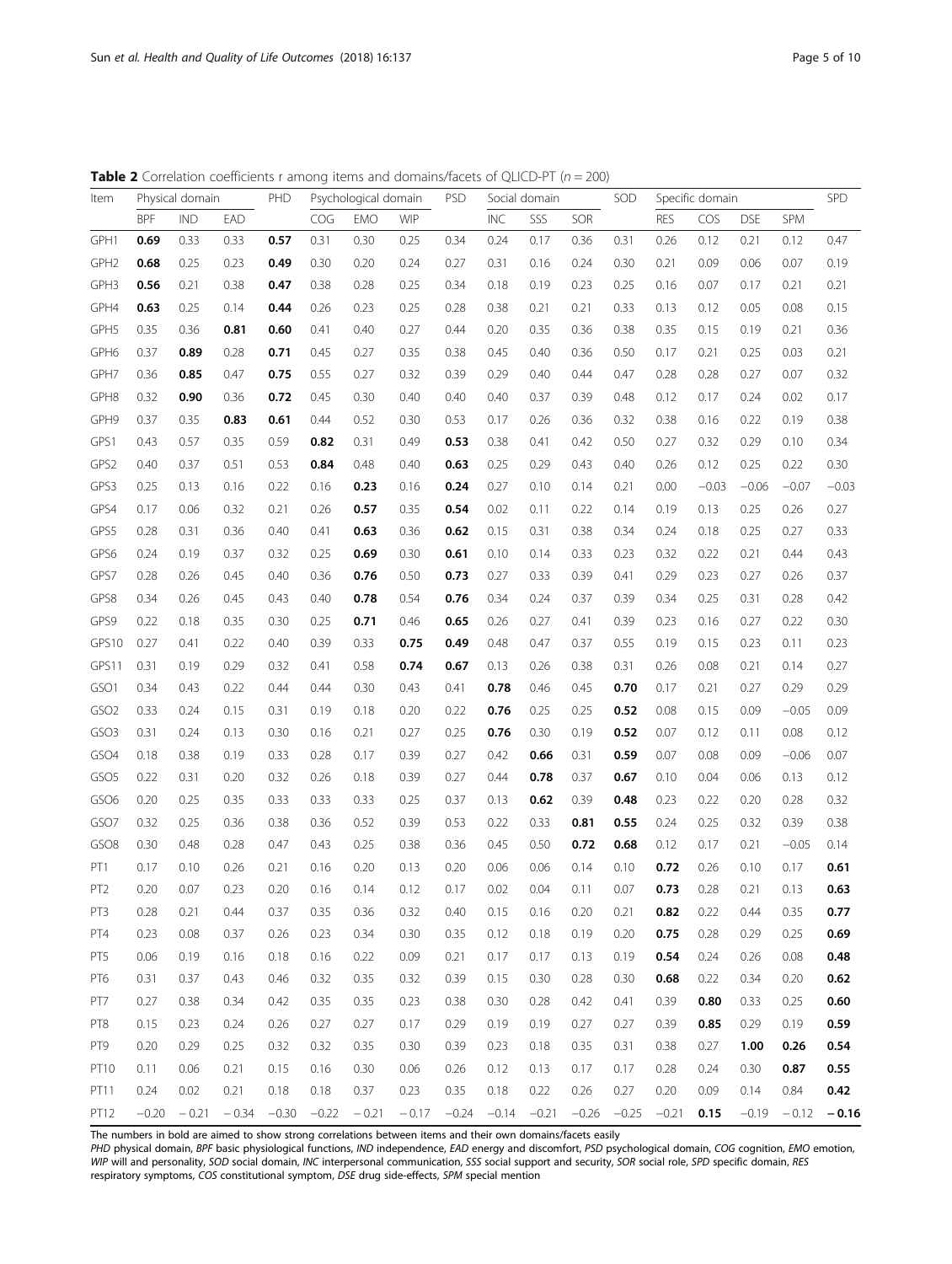# <span id="page-5-0"></span>Results

# Socio-demographic characteristics of the sample

The 200 patients with pulmonary TB varied in age from 15 to 79 years with a median age of 37.0 and a mean age of  $39.2 \pm 16.5$  years old. About two thirds (68.0%) were men, and 131 (65.5%) were of Han ethnicity, including minorities of Yi, Bai, Hui, etc. The majority were currently married (133 cases, 66.5%), while 67 (33.5%) were single or previously married. Regarding of education level, 71 (35.5%) completed primary school, while 107 (53.5%) were graduates of middle school and 22 (11.0%) had a college or post-graduate degree. More than half of the study participants were farmers ( $n = 116, 58.0\%$ ), with 15 cases (7.5%) of workers, 4 (2.0%) cases of governmental officers, 65 (32.5%) unspecified cases. Government-sponsored health insurance program covered 70% of the cases ( $n = 141, 70.5\%$ ).

# Validity

Correlation analyses showed that there were strong associations between items and their own domains/facets (most correlation coefficients are higher than 0.5), but weak relationship between items across domains/facets and between domains/facets (Table [2](#page-4-0)). For example, correlation coefficients between items of GPH1-GPH9 (in bold) are higher than those across domains.

The Kaiser-Meyer-Olkin values for general module and specific module were 0.84, and 0.75, respectively, exceeding the recommended value of 0.60, indicating a suitability of factor analysis. And Bartlett's Tests of Sphericity were statistically significant ( $P < 0.001$ ), also supporting the factorability of the correlation matrix. There were seven principal components (initial eigenvalues> 1) abstracted from 28 items of the general

**Table 3** Principal components and factor loadings of the general module of QLICD-PT ( $n = 200$ )

| Items            |            | Principal components and its variance contribution (%) |           |           |           |           |           |
|------------------|------------|--------------------------------------------------------|-----------|-----------|-----------|-----------|-----------|
|                  | P1 (10.99) | P2 (10.28)                                             | P3 (9.50) | P4 (8.78) | P5 (7.63) | P6 (7.39) | P7 (7.23) |
| GPH1             | 0.12       | 0.10                                                   | 0.22      | 0.14      | $-0.03$   | 0.66      | 0.07      |
| GPH <sub>2</sub> | 0.13       | $-0.02$                                                | 0.08      | 0.05      | 0.19      | 0.75      | 0.04      |
| GPH3             | 0.06       | 0.13                                                   | 0.09      | 0.02      | 0.12      | $-0.03$   | 0.74      |
| GPH4             | 0.01       | 0.20                                                   | 0.05      | 0.24      | 0.37      | 0.52      | $-0.13$   |
| GPH5             | 0.15       | 0.09                                                   | 0.30      | 0.13      | 0.08      | 0.06      | 0.64      |
| GPH6             | 0.25       | 0.07                                                   | 0.08      | 0.86      | 0.22      | 0.14      | 0.03      |
| GPH7             | 0.33       | $-0.02$                                                | 0.22      | 0.61      | $-0.19$   | 0.24      | 0.30      |
| GPH8             | 0.25       | 0.06                                                   | 0.11      | 0.85      | 0.16      | 0.07      | 0.13      |
| GPH9             | 0.05       | 0.39                                                   | 0.22      | 0.18      | $-0.10$   | 0.33      | 0.38      |
| GPS1             | 0.56       | 0.08                                                   | 0.14      | 0.33      | $-0.16$   | 0.35      | 0.24      |
| GPS2             | 0.04       | 0.39                                                   | 0.14      | 0.26      | 0.04      | 0.18      | 0.58      |
| GPS3             | 0.10       | 0.04                                                   | $-0.23$   | $-0.06$   | 0.39      | 0.44      | 0.21      |
| GPS4             | 0.04       | 0.74                                                   | 0.00      | $-0.04$   | $-0.21$   | 0.10      | 0.13      |
| GPS5             | 0.05       | 0.23                                                   | 0.50      | 0.27      | 0.01      | $-0.03$   | 0.28      |
| GPS6             | $-0.06$    | 0.37                                                   | 0.61      | 0.13      | $-0.07$   | 0.14      | $-0.04$   |
| GPS7             | 0.17       | 0.62                                                   | 0.46      | 0.05      | 0.10      | 0.07      | 0.07      |
| GPS8             | 0.15       | 0.60                                                   | 0.45      | 0.03      | 0.24      | 0.06      | 0.14      |
| GPS9             | 0.11       | 0.55                                                   | 0.47      | 0.05      | 0.27      | $-0.11$   | 0.03      |
| GPS10            | 0.74       | 0.05                                                   | 0.24      | 0.11      | 0.07      | 0.17      | $-0.05$   |
| GPS11            | 0.04       | 0.77                                                   | 0.12      | 0.09      | 0.10      | 0.04      | 0.18      |
| GSO1             | 0.65       | 0.01                                                   | 0.33      | 0.16      | 0.10      | 0.22      | $-0.02$   |
| GSO <sub>2</sub> | 0.19       | 0.01                                                   | $-0.05$   | 0.10      | 0.77      | 0.17      | 0.17      |
| GSO <sub>3</sub> | 0.23       | 0.03                                                   | 0.05      | 0.12      | 0.81      | 0.12      | 0.00      |
| GSO4             | 0.65       | 0.18                                                   | $-0.24$   | 0.25      | 0.29      | $-0.16$   | 0.15      |
| GSO <sub>5</sub> | 0.71       | 0.02                                                   | 0.08      | 0.05      | 0.26      | $-0.05$   | 0.08      |
| GSO <sub>6</sub> | 0.17       | 0.01                                                   | 0.58      | 0.05      | $-0.18$   | 0.12      | 0.25      |
| GSO7             | 0.12       | 0.18                                                   | 0.68      | 0.01      | 0.04      | 0.13      | 0.22      |
| GSO8             | 0.59       | 0.19                                                   | $-0.11$   | 0.31      | 0.08      | 0.16      | 0.19      |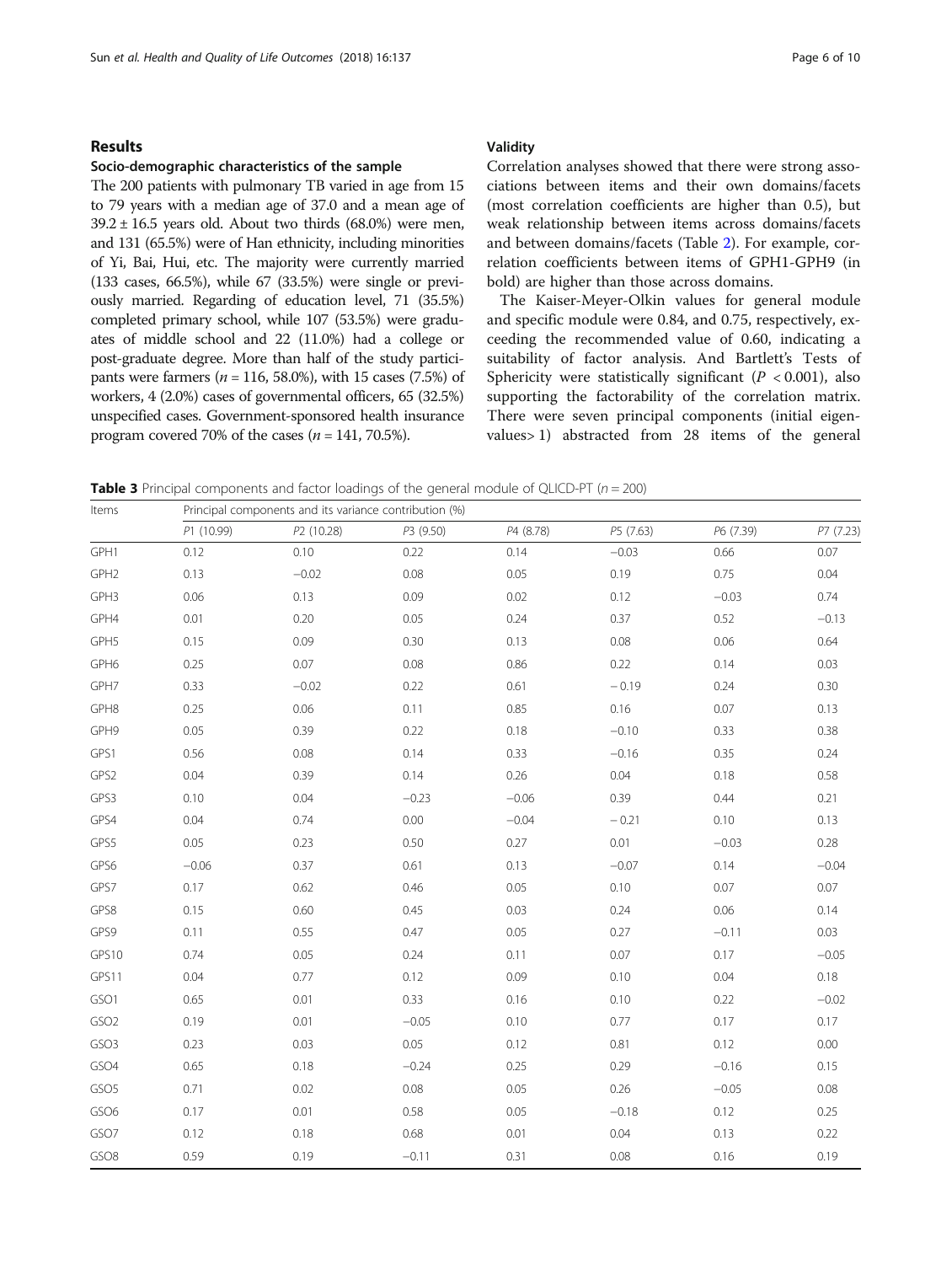|       | Table 4 Principal components and factor loadings of the |
|-------|---------------------------------------------------------|
|       | specific module of QLICD-PT $(n = 200)$                 |
| Items | Principal components and its variance contribution (%)  |

| Items           |           |                        | Principal components and its variance contribution (%) |            |
|-----------------|-----------|------------------------|--------------------------------------------------------|------------|
|                 | P1(21.54) | P <sub>2</sub> (15.97) | P3 (15.13)                                             | P4 (13.05) |
| PT <sub>1</sub> | 0.18      | 0.16                   | 0.90                                                   | 0.07       |
| PT <sub>2</sub> | 0.22      | 0.22                   | 0.87                                                   | 0.02       |
| PT <sub>3</sub> | 0.74      | 0.11                   | 0.31                                                   | 0.33       |
| PT4             | 0.72      | 0.13                   | 0.21                                                   | 0.20       |
| PT5             | 0.64      | 0.05                   | 0.13                                                   | $-0.18$    |
| PT <sub>6</sub> | 0.77      | 0.08                   | 0.10                                                   | 0.10       |
| PT7             | 0.21      | 0.83                   | 0.11                                                   | 0.10       |
| PT <sub>8</sub> | 0.21      | 0.81                   | 0.15                                                   | $-0.02$    |
| PT <sub>9</sub> | 0.55      | 0.39                   | $-0.15$                                                | 0.18       |
| <b>PT10</b>     | 0.21      | 0.15                   | 0.02                                                   | 0.76       |
| PT11            | 0.02      | 0.08                   | 0.06                                                   | 0.85       |
| PT12            | 0.04      | $-0.53$                | $-0.16$                                                | $-0.17$    |

module (QLICD-PT) by factor analysis, accounting for 61.80% of the cumulative variance (Table [3\)](#page-5-0). The first, third and fifth principal components mainly represented the social domain with higher loadings on GSO1 (0.65), GSO4 (0.65), GSO5 (0.71), GSO8 (0.59), GSO6 (0.58), GSO7 (0.68), GSO2 (0.77) and GSO3 (0.81). The second principal component largely reflected the psychological domain with higher loadings on GPS4 (0.74), GPS7 (0.62), GPS8 (0.60), GPS9 (0.55) and GPS11 (0.77). The fourth, sixth and seventh generally depicted the physical domain with higher loadings on GPH6 (0.86), GPH7 (0.61), GPH8 (0.85), GPH1 (0.66), GPH2 (0.75), GPH4 (0.52), GPH3 (0.74) and GPH5 (0.64). Similarly, the principal component factor analysis extracted 4 principal components from the 12 items of the specific module with the cumulative variance of 65.70%, reflecting 4 facets of this module (Table 4). The first and third components represented the two facts of respiratory symptom and drug side-effects with higher factor loadings on PT3 (0.74), PT4 (0.72), PT5 (0.64), PT6 (0.77), PT9 (0.55), PT1 (0.90) and PT2 (0.87). The second component depicted the facet of constitutional symptom with higher factor loadings on PT7 (0.83) and PT8 (0.81). The fourth component captured the facet of special mention with higher factor loadings on PT10 (0.76) and PT11

(0.85). The above analysis results confirmed the theoretical construct, showing good construct validity.

Correlation coefficients among the domain scores of the QLICD-PT and SF-36 were presented in the Table 5, showing that the correlations between the same and similar domains are generally higher than those between different and non-similar domains. For example, the coefficient between the physical of QLICD-PT and physical function of SF-36 was 0.56, higher than any other coefficients in this row. Similarly, the coefficient between the social domain of QLICD-PT and social function of SF-36 was 0.47, higher than any other coefficients in this row. These confirmed the criterion-related validity to a reasonable degree and an acceptable level of the convergent and divergent validity. For Content validity, No floor effects was detected, but small ceiling effects  $(\leq 2\%)$ were identified in the domains and in the total scale. While at the facets, significant ceiling effects were also found in three facets, ie. IND (48.5%), WIP (17.5%) and DSE (53.0%). (Table [6\)](#page-7-0).

# Reliability and responsiveness

The domain-specific Cronbach's  $\alpha$  (for internal consistency) were higher than 0.70 for all domains. At the facet level, values of Cronbach's α ranged from 0.20 to 0.83 (Table [6](#page-7-0)). There were statistically significant differences between before and after 2 months treatments for physical domain, specific domain, general module and the overall scale  $(P < 0.05)$  with SRMs ranging from 0.23 to 0.65. There were statistically significant differences between before and after 6 months treatments for all domains, general module and the overall scale ( $P < 0.05$ ) with SRMs ranging from 0.17 to 0.72. At the domain level, significant difference was observed between 2 and 6 months treatments only for specific domain  $(P < 0.05)$  (Table [7\)](#page-7-0).

# **Discussion**

Based on the original version QLICD-GM (a generic QOL evaluation instruments for Chronic disease), this version of QLICD-GM has made several improvements to increase the comprehensibility and accessibility. For example, sexual function was adopted as one component of the facet BPF (Basic Psychological Functions) rather than listing as an independent facet since the low response rate

**Table 5** Correlation coefficients among domains scores of QLICD-PT and SF-36 ( $n = 200$ )

| OLICD-PT      | SF-36             |               |           |                |          |                 |                |               |  |  |
|---------------|-------------------|---------------|-----------|----------------|----------|-----------------|----------------|---------------|--|--|
|               | Physical function | Role-physical | Body pain | General health | Vitality | Social function | Role-emotional | Mental health |  |  |
| Physical      | 0.56              | 0.43          | 0.49      | 0.42           | 0.54     | 0.51            |                | 0.36          |  |  |
| Psychological | 0.29              | 0.28          | 0.46      | 0.34           | 0.46     | 0.49            | 0.30           | 0.50          |  |  |
| Social        | 0.35              | 0.32          | 0.40      | 0.41           | 0.44     | 0.47            | 0.26           | 0.44          |  |  |

\*All coefficients have statistical significance ( $P < 0.05$ )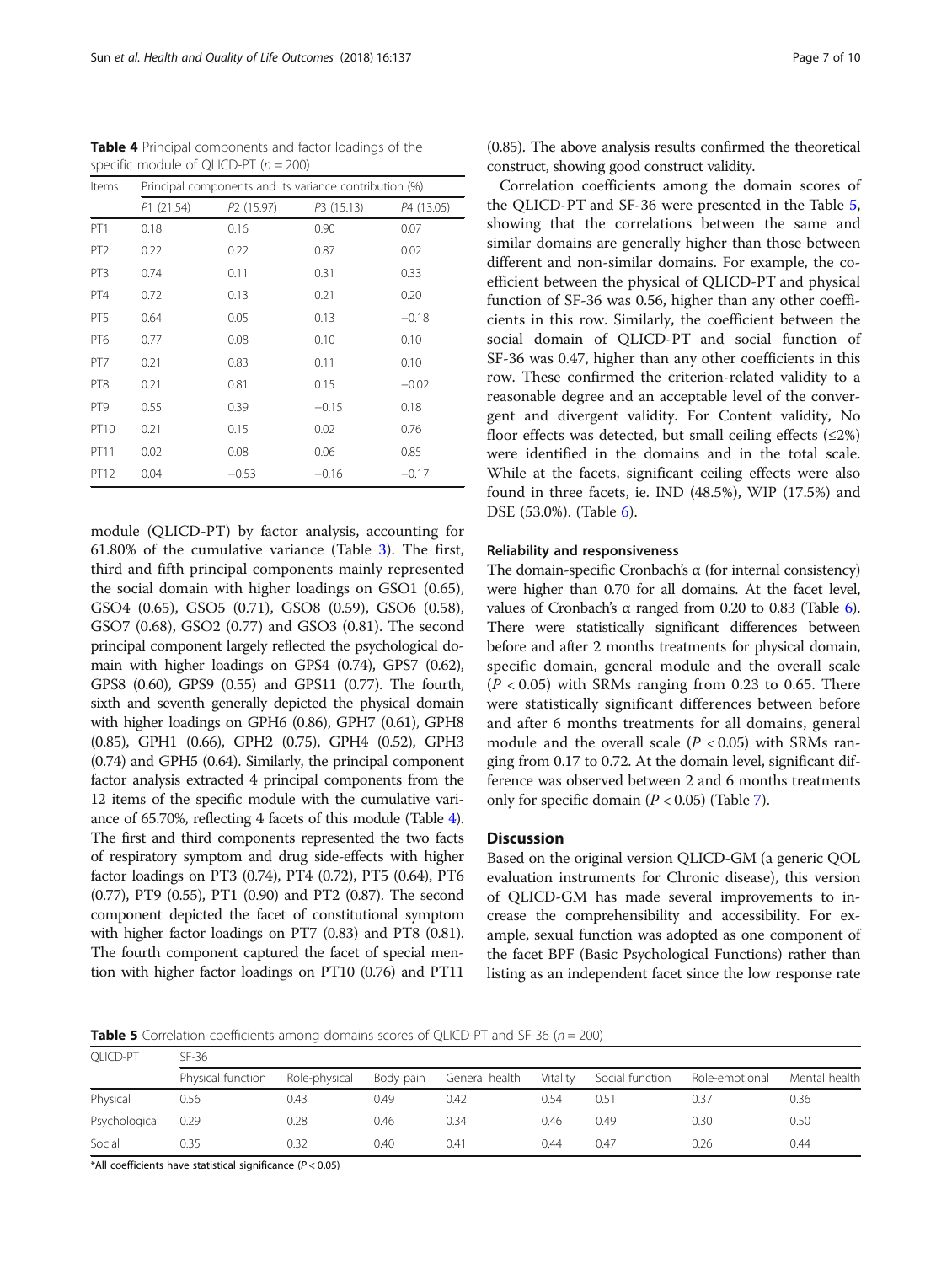| Domains/facets                    | Internal consistency Coefficient a | Floor effects (%) | Ceiling effects (%) |
|-----------------------------------|------------------------------------|-------------------|---------------------|
| Physical domain (PHD)             | 0.78                               | 0.0               | 0.5                 |
| Basic physiologic functions (BPF) | 0.50                               | 0.0               | 1.0                 |
| Independence (IND)                | 0.83                               | 0.5               | 48.5                |
| Energy and discomfort (EAD)       | 0.51                               | 1.0               | 3.0                 |
| Psychological domain (PSD)        | 0.81                               | 0.0               | 0.5                 |
| Cognition (COG)                   | 0.55                               | 0.0               | 13.0                |
| Emotion (EMO)                     | 0.74                               | 0.0               | 0.5                 |
| Will and personality (WIP)        | 0.20                               | 0.0               | 17.5                |
| Social domain (SOD)               | 0.72                               | 0.0               | 2.0                 |
| Interpersonal communication (INC) | 0.61                               | 0.0               | 11.5                |
| Social support and security (SSS) | 0.42                               | 0.0               | 4.5                 |
| Social role (SOR)                 | 0.30                               | 1.5               | 14.5                |
| Sub-total (QLICD-GM)              | 0.89                               | 0.0               | 0.0                 |
| Specific domain (SPD)             | 0.78                               | 0.0               | 0.0                 |
| Respiratory symptom (RES)         | 0.80                               | 0.5               | 1.5                 |
| Constitutional symptom (COS)      | 0.26                               | 0.0               | 1.0                 |
| Drug side-effects (DSE)           | $\overline{\phantom{m}}$           | 2.0               | 53.0                |
| Special mention (SPM)             | 0.62                               | 5.5               | 5.5                 |
| Total (TOT)                       | 0.90                               | 0.0               | 0.0                 |

<span id="page-7-0"></span>**Table 6** Reliability, floor and ceiling effects of the quality of life instrument QLICD-PT ( $n = 200$ )

-not acceptable/suitable

**Table 7** Responsiveness of the quality of life instrument QLICD-PT  $(\overline{x} \pm s)$  (n = 158)

| Domains/facets              | Before            | After                                                      | After                                    | <b>SRM</b> | <b>SRM</b> | Variance   | Post-hoc $P$                 |                              |                       |  |
|-----------------------------|-------------------|------------------------------------------------------------|------------------------------------------|------------|------------|------------|------------------------------|------------------------------|-----------------------|--|
|                             | treatment         | 2 months<br>treatment                                      | 6 months<br>treatment                    | (2 months) | (6 months) | analysis P | <b>Before</b><br>vs.2 months | <b>Before</b><br>vs.6 months | $2$ vs. $6$<br>months |  |
| Physical domain             | $68.79 \pm 13.40$ |                                                            | $72.31 \pm 13.20$ $74.23 \pm 13.13$ 0.32 |            | 0.39       | < 0.001    | 0.001                        | < 0.001                      | 0.067                 |  |
| Basic physiologic functions | $58.78 \pm 13.61$ | $62.78 \pm 14.67$                                          | $64.12 \pm 15.08$                        | 0.23       | 0.33       | < 0.001    | 0.002                        | < 0.001                      | 0.283                 |  |
| Independence                |                   | $85.55 \pm 21.62$ $88.19 \pm 19.26$ $89.72 \pm 19.69$ 0.18 |                                          |            | 0.23       | 0.011      | 0.059                        | 0.003                        | 0.273                 |  |
| Energy and discomfort       | $63.69 \pm 20.29$ | $67.56 \pm 20.74$ 71.20 $\pm$ 19.20                        |                                          | 0.19       | 0.32       | < 0.001    | 0.033                        | < 0.001                      | 0.046                 |  |
| Psychological domain        |                   | $67.95 \pm 14.52$ $69.97 \pm 15.02$ $70.66 \pm 15.00$ 0.16 |                                          |            | 0.17       | 0.039      | 0.067                        | 0.014                        | 0.529                 |  |
| Cognition                   | $71.12 \pm 19.90$ | 72.55 ± 19.72 75.32 ± 19.39                                |                                          | 0.08       | 0.20       | 0.023      | 0.356                        | 0.007                        | 0.073                 |  |
| Emotion                     |                   | $65.69 \pm 15.83$ 68.04 $\pm$ 15.86 67.86 $\pm$ 15.56 0.16 |                                          |            | 0.13       | 0.102      |                              |                              |                       |  |
| Will and personality        |                   | $72.71 \pm 18.76$ 74.13 $\pm$ 20.45                        | $75.79 \pm 19.84$                        | 0.08       | 0.14       | 0.157      |                              |                              |                       |  |
| Social domain               | $72.37 + 14.83$   | $73.80 \pm 16.50$ 75.85 $\pm$ 14.96                        |                                          | 0.12       | 0.24       | 0.006      | 0.192                        | 0.002                        | 0.060                 |  |
| Interpersonal communication |                   | 73.21 ± 16.62 74.10 ± 17.64 76.11 ± 16.40                  |                                          | 0.06       | 0.16       | 0.097      |                              |                              |                       |  |
| Social support and security |                   | $72.31 \pm 17.14$ 74.00 $\pm$ 18.46 76.11 $\pm$ 17.57      |                                          | 0.12       | 0.22       | 0.017      | 0.203                        | 0.004                        | 0.112                 |  |
| Social role                 | $71.20 \pm 22.11$ | $73.02 \pm 23.03$                                          | $75.08 \pm 19.63$                        | 0.10       | 0.18       | 0.050      |                              |                              |                       |  |
| Sub-total (QLICD-GM)        |                   | $69.48 \pm 12.55$ 71.81 $\pm$ 13.16 73.29 $\pm$ 12.51      |                                          | 0.23       | 0.31       | < 0.001    | 0.010                        | < 0.001                      | 0.102                 |  |
| Specific domain             |                   | $66.07 \pm 15.14$ 74.96 $\pm$ 14.28 77.76 $\pm$ 14.66      |                                          | 0.65       | 0.72       | < 0.001    | < 0.001                      | < 0.001                      | 0.015                 |  |
| Respiratory symptom         | $64.69 \pm 20.31$ | $78.48 \pm 18.19$ 81.75 $\pm$ 19.52                        |                                          | 0.76       | 0.83       | < 0.001    | < 0.001                      | < 0.001                      | 0.027                 |  |
| Constitutional symptom      |                   | $70.25 \pm 16.62$ 73.77 $\pm$ 13.66 74.74 $\pm$ 13.13      |                                          | 0.21       | 0.24       | 0.002      | 0.008                        | 0.001                        | 0.475                 |  |
| Drug side-effects           | $81.65 \pm 24.83$ | $80.85 \pm 25.58$                                          | $87.18 \pm 21.07$                        | 0.03       | 0.20       | 0.007      | 0.714                        | 0.011                        | 0.004                 |  |
| Special mention             | $56.17 \pm 26.61$ |                                                            | $63.21 \pm 24.89$ $65.59 \pm 24.30$ 0.28 |            | 0.35       | < 0.001    | < 0.001                      | < 0.001                      | 0.209                 |  |
| Total (TOT)                 |                   | $68.46 \pm 11.74$ 72.76 $\pm$ 11.58 74.63 $\pm$ 11.12 0.47 |                                          |            | 0.56       | < 0.001    | < 0.001                      | < 0.001                      | 0.019                 |  |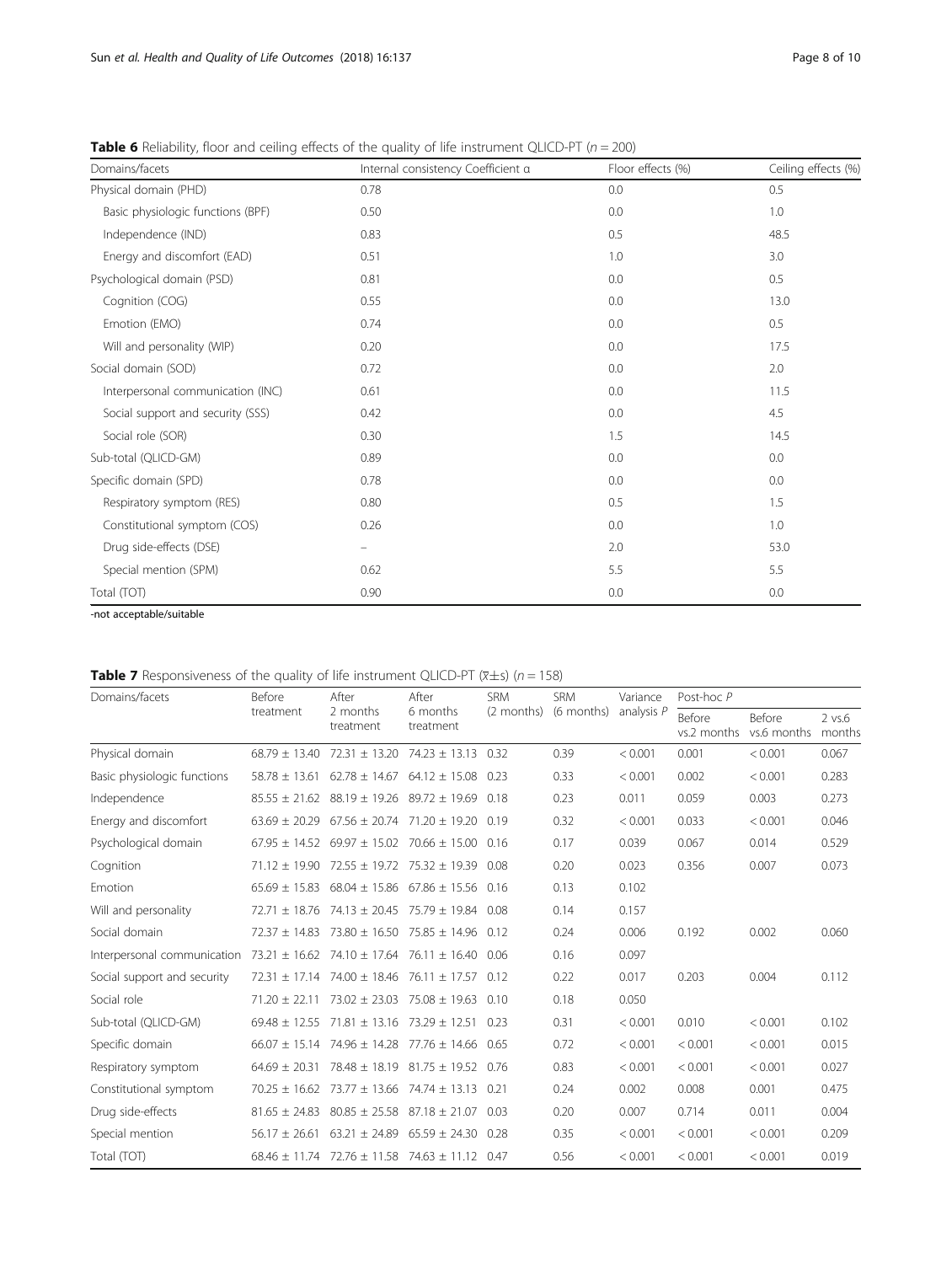of sex-related item among Chinese participants would influence the whole score of facet due to the privacy of sex issue in China. Moreover, several items were reworded for better straightforwardness, and similar items were combined for better simplicities. Furthermore, TB-specific domain rather than generic domain was developed and applied to measure the characteristics of pulmonary TB. By combining the modified general module QLICD-GM and the newly developed disease-specific module for pulmonary TB, we created a new QOL assessment scale QLICD-PT with psychometric strength.

Generally, a practical QOL instrument should be validated in terms of at least three aspects: validity, reliability and responsiveness [\[13\]](#page-9-0). In this study, correlation coefficients between the similar domains of QLICD-PT and SF-36 revealed a reasonably good criterion-related validity, and convergent and divergent validity. Correlation analysis indicated that strong association between items and their own domains/facets, but weak correlations between items and other domains/facets. Factor analysis showed that components extracted from the data coincided with the theoretical constructs of the instrument, confirming the construct validity. No floor effects and very small ceiling effects  $(\leq 2\%)$  in the domains indicated a possibility to detect QOL improvement and deterioration over time if there are, and the item design of the scale QLICD-PT is reasonable. Internal consistency was moderate. Table [7](#page-7-0) revealed that QOL score changes after treatment were of statistically significance on physical domain, specific domain and overall scale with SRMs ranging from 0.32 to 0.72. Given that no significant changes is expected for the psychological and social domains pertaining stable traits posttreatment, QLICD-PT can be concluded to be moderate responsiveness.

Limited efforts have been made to develop specific instruments to assess QOL of patients with tuberculosis (TB) [[22](#page-9-0)], including DR-12 [[23](#page-9-0)], and FACIT-TB (Functional As-sessment of Chronic Illness Therapy-tuberculosis) [\[13](#page-9-0)]. DR-12 was developed in Indian and first published in 2003, which consists of 12 items, among them 7 cover TB symptoms and 5 relate to socio-psychological characteristics and exercise adaptation. However, response options were presented on 3 point scale, largely reducing the variation of the data collected, compromising its discriminant validity. FACIT-TB was developed in Iraq and published in 2015, which consists of 27 items of the core questionnaire, and a set of 20 items referring to diseases symptoms [\[13](#page-9-0)]. With more items included than DR-12, FACIT-TB is capable to pick up five domains. Being relatively brief and easy to administrate and calculate scores, FACIT-TB is in particularly suitable for the use in clinical trials [\[22](#page-9-0)]. However, using Consensus-Based Standards for the assortment of health status measurement instruments (COSMIN) check-list to assess methodologic quality of the HRQOL measures in development studies, Khan et al. shown that most of the studies, including DR-12 and FACIT-TB, were rated as fair to poor largely due to insufficient information collected. Therefore, it was recommended to take the advantage of good sensitivity of generic scales and excellent specificity of disease-specific scales and combine generic and disease-specific scale for a mixed scale to quantify the QOL of TB patients [\[24\]](#page-9-0). Our effort supports this suggestion and created a scale with both feasibility of measurement uses and qualities of methodology.

# Strengths and limitations

A recent literature failed to identify any non-English HRQOL measure developed in TB population of non-English speaking countries [\[22](#page-9-0)]. The current study is the first one developed in non-English language for TB patients among non-English speaking countries. The QLICD-PT is certainly subject to various limitations. The TB patients who participated in the valid study were limited with the individuals who were able to read and understand the questionnaire. Although illiterate rate in China is overall very low, however, studies have repeated demonstrated that population with low level of educational attainment and low income levels are substantially more vulnerable to TB infections, and TB prevalence is relatively high among poor communities with low education levels. Cautions must be exercised. Psychometric properties and external validity of QLID-PT should be further evaluated among population with low educational attainment when proxy interview is used. Cultural proficiency should also be carefully assessed when QLICD-PT was translated into language other than Chinese.

# Conclusions

Combining modified generic model and TB specific model, we used a rigorous method to develop a scale to better characterize QOL in Chinese patients with pulmonary TB. The 40-item QLICD-PT is a part of the QLICD instrument system, which showed acceptable certain degrees of validity, reliability, and responsiveness. Published evidence of reliability and validity indicates that FACIT-TB is the best QOL measurement tool and one of the commonly used among TB patients [\[22](#page-9-0)], QLICD-PT evaluated in the current study provides an alternative, at least, among Chinese.

# Abbreviations

FACIT-TB: Functional Assessment of Chronic Illness Therapy; GM: General module; HRQOL: Health-related quality of life; QLICD: Quality of Life Instruments for Chronic Diseases; QLICD-PT: Pulmonary Tuberculosis Scale of the System of Quality of Life Instruments for Chronic Diseases; QOL: Quality of life; SF-36: Medical Outcomes Study 36-Item Short-Form Health Survey; TB: Tuberculosis